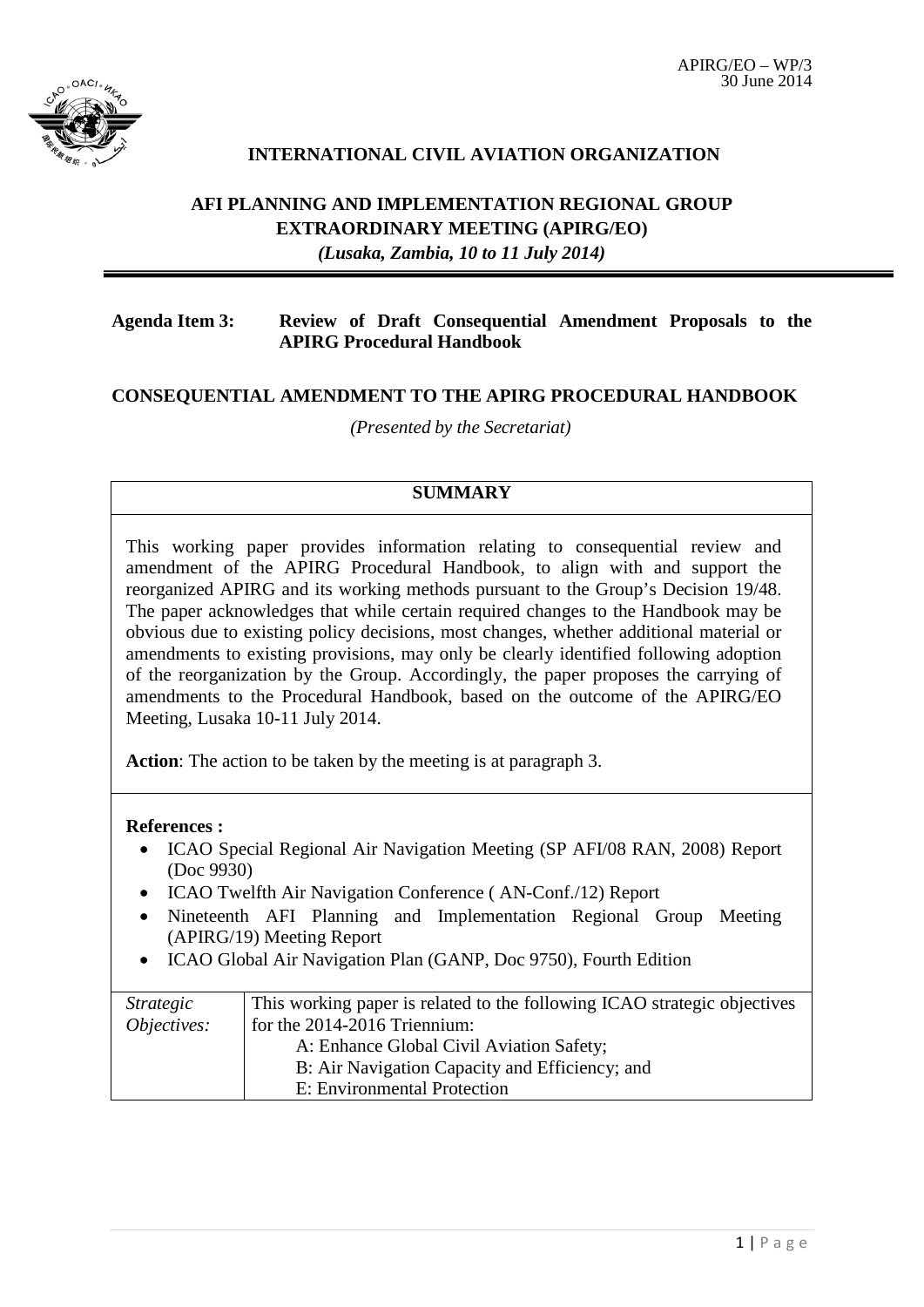## **1. INTRODUCTION**

1.1. The Special Regional Air Navigation Meeting of November 2008 (SP AFI/08 RAN) recognized the need to have a clearly defined strategy to implement Air Traffic Management (ATM) systems as well as the need to align work programmes of States, regions and ICAO Headquarters and agreed that APIRG should review its structure to determine if changes would be beneficial in light of performance based approach to air navigation planning.

1.2. The ICAO Twelfth Air Navigation Conference (AN-Conf./12) Recommendation 6/1–*Regional performance framework–planning methodologies and tools*, inter alia, requests that States and PIRGs finalize the alignment of regional air navigation plans with the Fourth Edition of the GANP (Doc 9750) by May 2014, and focus on implementing the ICAO Aviation System Block Upgrades (ASBUs) Block 0 Modules according to their operational needs, recognizing that these modules are ready for deployment.

1.3. In view of the above, the APIRG/19 Meeting, held in Dakar, Senegal from 28 to 31 October 2013 agreed on Decision 19/48, inter alia, requesting the Secretariat to develop a revised structure of APIRG for consideration by Group. Consequently, the Secretariat has proposed the reorganization of APIRG as presented in Working Paper WP/2 of the meeting.

#### **2. DISCUSSION**

2.1. In developing the proposal for reorganization of APIRG, it was recognizable that a large part of how the proposed structure would effectively function in order to realize the expected goals would be detailed in the functional procedures of the Group. In this respect, the Group will note that its working methods and working procedures are contained in the APIRG Procedural Handbook. The Group will also note that while some updates have been undertaken to the Procedural Handbook from time to time, the last significant amendment of the Handbook was effected in 2005.

2.2. Due to elapse of time since 2005, ICAO guiding principles that have come into effect and the reorganization of APIRG as proposed in WP/2, the meeting may wish to acknowledge that consequential changes to the APIRG Procedural Handbook to provide for the reorganization would be extensive. Changes to the Handbook would include:

- a) amendments to existing provisions to align them to adopted reorganization;
- b) improvements to existing provisions for purpose of clarity and enhance guidance;
- c) additional provisions to reflect the newly adopted working methods;
- d) amendments to the Appendices to the Handbook, including:
	- (i) information on Member States and Designated Representatives
	- (ii) list of AFI Provider and User States:
	- (iii) list of other regional bodies dealing with civil aviation matters in the Region; and
- e) editorial changes.